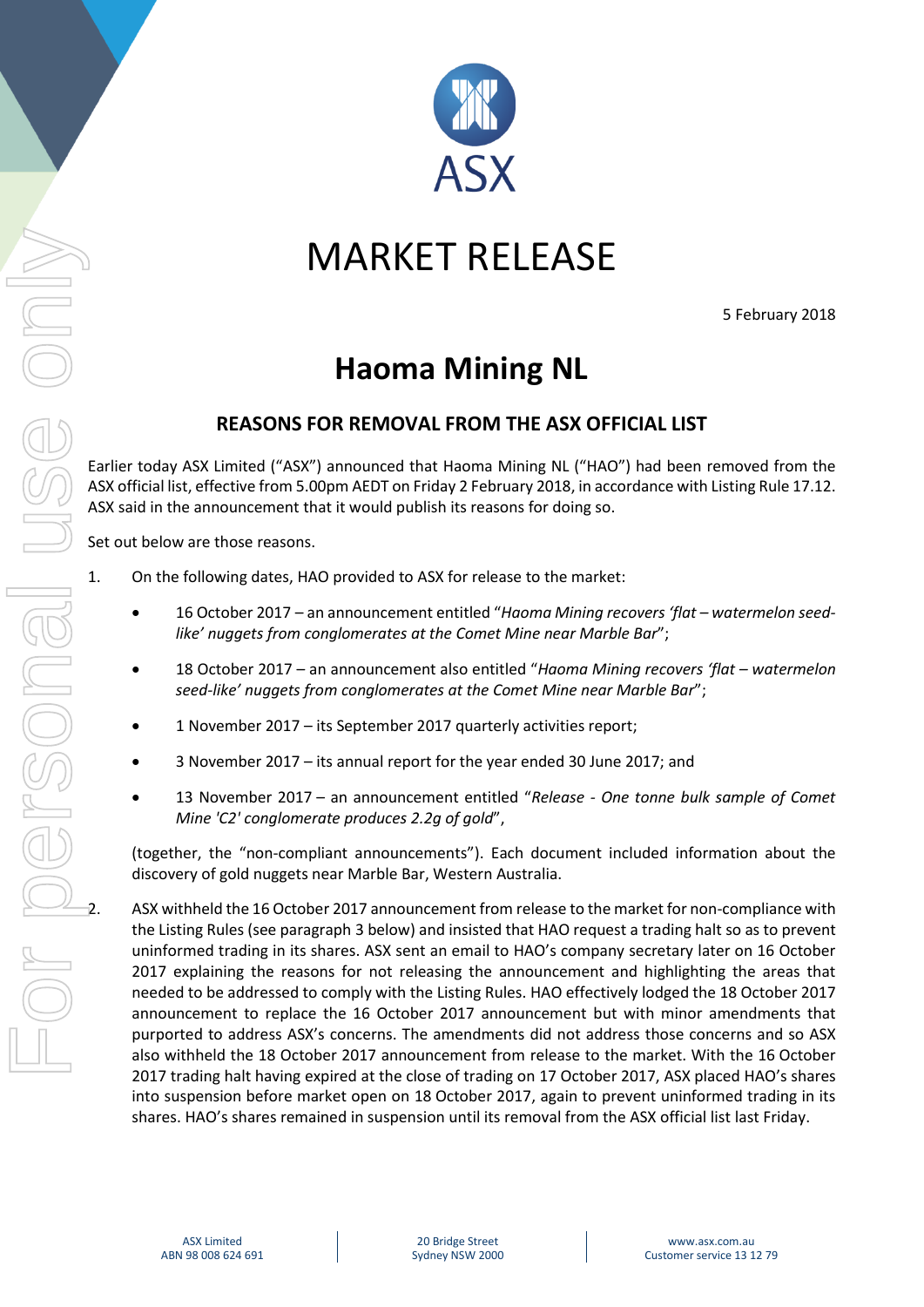

- <span id="page-1-0"></span>3. On each occasion HAO attempted to lodge a non-compliant announcement with ASX for release to the market, ASX advised HAO to the effect that:
	- Information HAO was seeking to release in the non-compliant announcement constituted "explorations results", as defined in the *Australasian Code for Reporting of Exploration Results, Mineral Resources and Ore Reserves* ("JORC Code") and the Listing Rules.
	- Listing Rule 5.6 requires a public report by an entity that includes a statement of exploration results to be prepared in accordance with the JORC Code. If the announcement relates to a material mining project, it must also include the information required under Listing Rule 5.7.
	- Among other things, these rules require the production of a JORC Code 'Table 1' addressing each of the criteria in sections 1 and 2 of that Table on an 'if not why not' basis and various other information about the discovery (including sampling techniques, logging, location of data points, discussion of geological context and planned further work). The Table 1 must be based on and fairly reflect the work of a named 'competent person', defined in clause 11 of the JORC Code to mean:

*"a minerals industry professional who is a Member or Fellow of The Australasian Institute of Mining and Metallurgy, or of the Australian Institute of Geoscientists, or of a 'Recognised Professional Organisation' (RPO), as included in a list available on the JORC and ASX websites...*

*A Competent Person must have a minimum of five years relevant experience in the style of mineralisation or type of deposit under consideration and in the activity which that person is undertaking.*

*If the Competent Person is preparing documentation on Exploration Results, the relevant experience must be in exploration…"*

The competent person must also provide a written consent to the inclusion of their work in the announcement as to the form and context in which it appears.

 The non-compliant announcements breached these requirements and, accordingly, were not in a form suitable for release to the market. ASX therefore informed HAO that it had declined to release them to the market.

4. Despite the advice mentioned in paragraph [3](#page-1-0) above, HAO released the non-compliant announcements on its website. In doing so, HAO breached Listing Rule 15.7, which provides:

*"An entity must not release information that is for release to the market to any person until it has given the information to ASX and has received an acknowledgement that ASX has released the information to the market."*

5. ASX sent a detailed query letter to HAO on 26 October 2017 about the attempted 16 and 18 October announcements, asking questions to address the areas of potential non-compliance with the Listing Rules. ASX asked for a response by no later than 9.30am on 3 November 2017. In ASX's view that was ample time for HAO to respond. Despite this, HAO refused to provide answers to a number of questions asked by ASX in the query letter. This constituted a breach by HAO of Listing Rule 18.7, which provides: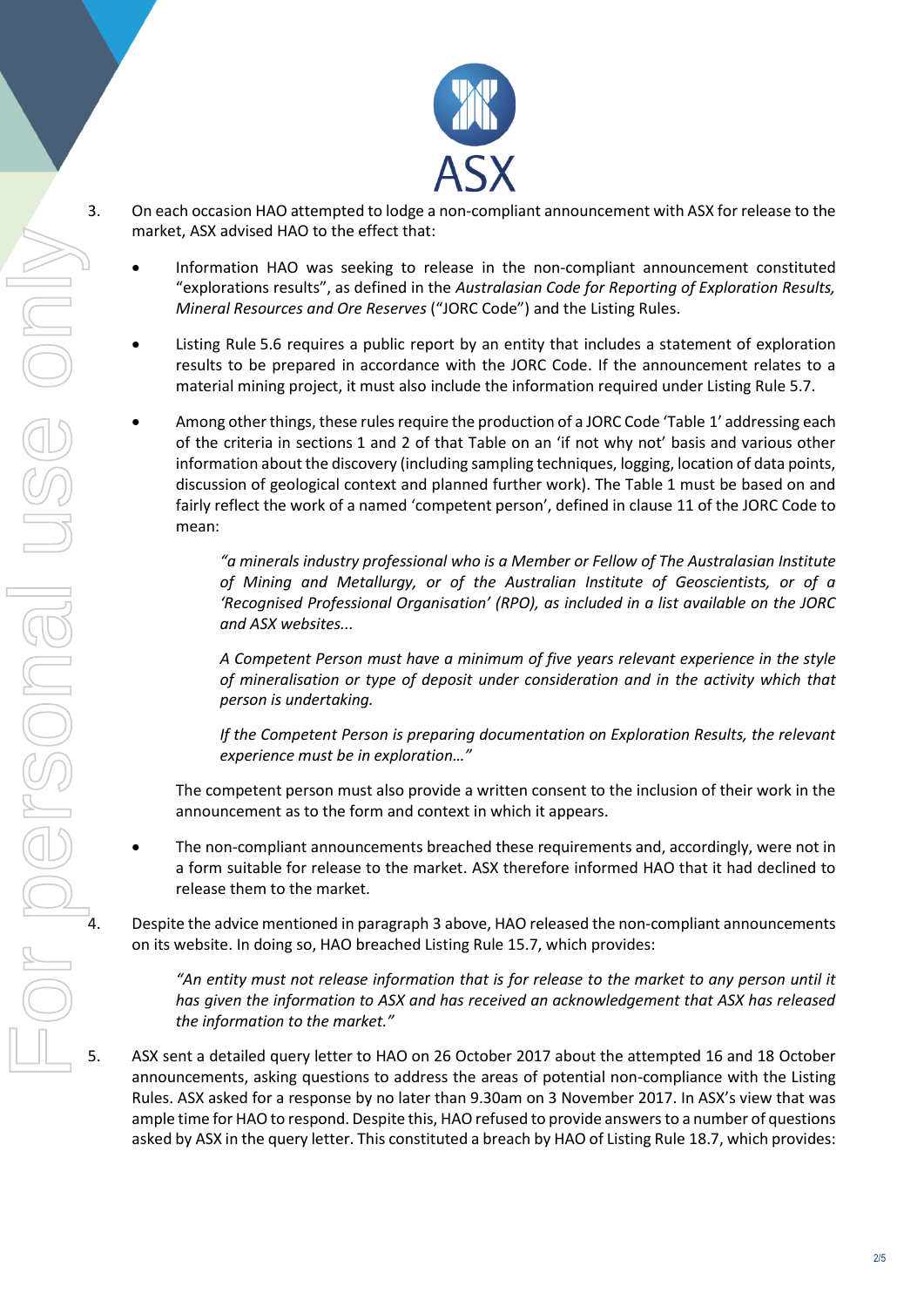

*"An entity must give ASX any* information*, document or explanation that ASX asks for to enable it to be satisfied that the entity is, and has been, complying with the listing rules. The entity must do so within the time specified by ASX."*

6. In its query letter dated 26 October 2017, ASX gave directions to HAO to remove the 16 and 18 October announcements from its website and to lodge compliant announcements with ASX for release to the market. HAO initially complied with the direction to remove the announcements from its website but then reinstated them to its website. This constituted a breach by HAO of Listing Rule 18.8, which provides:

> *"An entity must comply with any requirement ASX imposes on it in order to ensure compliance with the listing rules."*

7. After considerable correspondence with HAO and with HAO still being in breach of all of the Listing Rules mentioned above, ASX informed HAO by letter dated 20 November 2017 that ASX could not allow a situation where a listed company repeatedly breached the Listing Rules in this way and that:

> *"Listing Rule 17.12 provides that ASX may at any time remove an entity from the official list if, in ASX's opinion, the entity is unable or unwilling to comply with, or breaks, a Listing Rule.*

> *ASX gives HAO notice that if HAO has not taken the action described above to correct all of the breaches of the Listing Rules identified in this letter by the close of business on Wednesday 31 January 2018, ASX will remove HAO from the official list under Listing Rule 17.12.*

> *ASX considers that the 31 January 2018 deadline should give HAO more than ample time to complete the necessary corrective action. However, if HAO believes that it may need more time to complete the corrective action, please let ASX know and, provided ASX is satisfied that HAO genuinely intends to correct its breaches, ASX will consider extending this deadline."*

The letter included a clear statement of the steps that HAO then needed to take to bring itself into compliance with the Listing Rules and the JORC Code, in terms of replacing or retracting the noncompliant announcements.

<span id="page-2-0"></span>8. On 30 November 2017, HAO lodged with ASX for review a draft announcement entitled "*Haoma Mining recovers 'flat – watermelon seed-like' nuggets from conglomerates at the Just in Time Prospect near Marble Bar*" (the "30 November 2017 announcement") and the address to be made by HAO's chairman to the HAO 2017 annual general meeting later that morning (the "2017 Chairman's address"). The 30 November 2017 announcement purported to include a JORC Table 1 and a competent person sign-off by a geologist employed by HAO and a person qualified to be a 'competent person' under the JORC Code. ASX advised HAO that the Table 1 in the 30 November 2017 announcement was incomplete and did not comply with aspects of the JORC Code and therefore the 30 November 2017 announcement could not be released in that form. The 2017 Chairman's address attached copies of the 30 November 2017 announcement and the earlier non-complaint announcements and, for that reason, ASX advised that the 2017 Chairman's address also could not be released to the market in that form.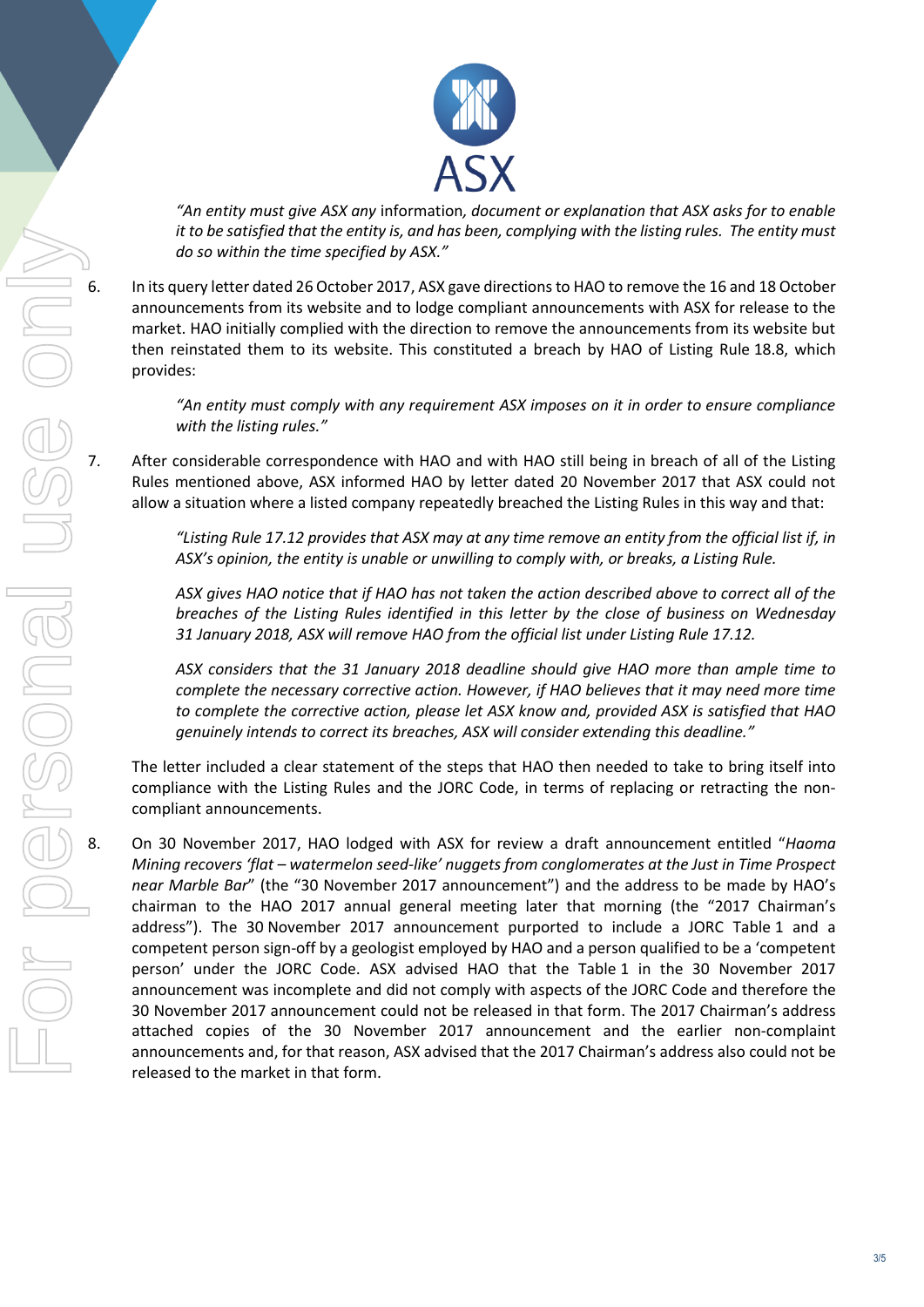

- <span id="page-3-0"></span>9. After considerable further correspondence with HAO, on 16, 24 and 25 January 2018, ASX proposed to HAO some alternative options that it could take to bring itself into compliance with the Listing Rules and the JORC Code. HAO did not accept any of these proposals.
- 10. Early in the morning of 31 January 2018 ASX offered HAO an extension of the 31 January deadline to 28 February 2018, on condition that HAO give an undertaking to work in good faith with ASX to implement one or other of two of the options referred to in paragraph [9.](#page-3-0) HAO declined to give that undertaking and so the extension was not granted.
- 11. In the afternoon on 31 January 2018, HAO lodged for review by ASX its December 2017 quarterly activities report and replacement documents for each of the 5 non-compliant announcements, the 30 November 2017 announcement and the 2017 Chairman's address(together "the new documents"), stating these covered "all concerns the ASX has had with all of Haoma's ASX releases since October 16, 2017". Each of the new documents purported to include a 'competent person' sign-off, as required by Listing Rule 5.6 and the JORC Code, by the competent person referred to paragraph [8](#page-2-0) above.
- 12. Having detected differences between the competent person sign-off in the new documents and the prescribed form of competent person sign-off in the JORC Code, in the evening on 31 January 2018 ASX asked HAO to clarify the extent of the competent person's sign-off and to provide a copy of the signed consent forms that he had given under appendix 2 of the JORC Code for the new documents.
- <span id="page-3-1"></span>13. In the afternoon on 1 February 2018 HAO provided to ASX materials that revealed that:
	- the competent person had only provided a sign-off for the 30 November 2017 announcement and had not provided a sign-off for the other 7 new documents (contrary to what was stated in those documents); and
	- the competent person also had materially different views to HAO on aspects of the exploration results reported in those other 7 documents.

HAO then effectively conceded that it was not in a position to provide to ASX versions of these 7 new documents that would comply with the Listing Rules and the JORC Code. HAO asked ASX to reconsider its position and release all 8 new documents to the market in the form lodged with ASX the preceding day.

- <span id="page-3-2"></span>14. ASX subsequently advised HAO on 1 February 2018 that, in view of the matters referred to in paragraph [13](#page-3-1) above, ASX could not release the new documents to the market and that the only way forward was for HAO to retract the original non-compliant announcements, 30 November 2017 announcement and 2017 Chairman's address. ASX therefore required HAO to provide by 5 pm on 2 February 2018 an unconditional written undertaking as follows, or else it would be removed from the official list forthwith:
	- *1. HAO will publish as soon as practicable and in any event by no later than 5pm on Tuesday 6 February 2018 an announcement to the market that is acceptable to ASX:*
		- *a. setting out the terms of this undertaking;*
		- *b. acknowledging that:*
			- *HAO's announcements dated 16 and 18 October and 13 and 30 November 2017;*
			- *HAO's September 2017 quarterly activities report;*